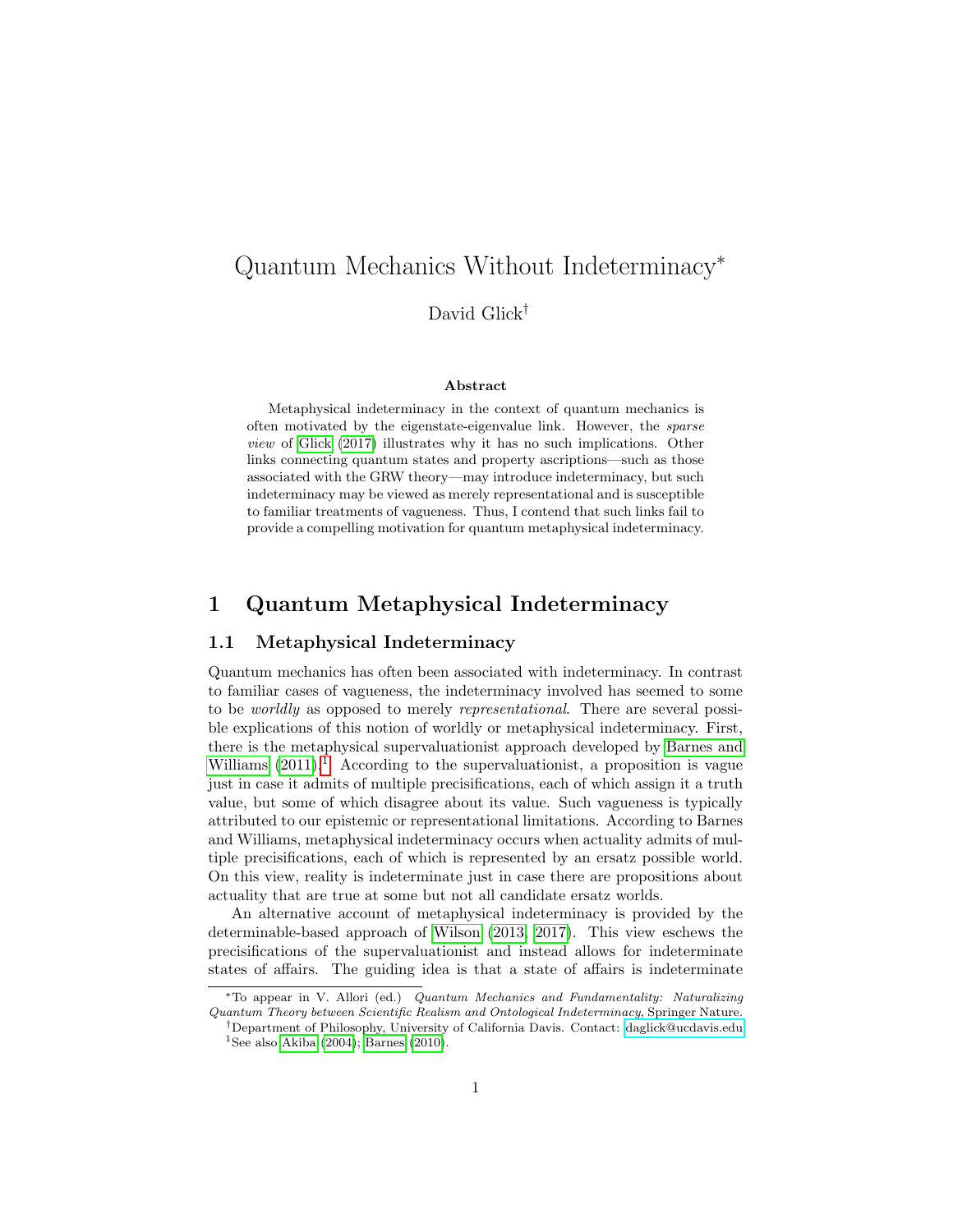just in case it involves the instantiation of a determinable property without a unique *determinate*.<sup>[2](#page-1-0)</sup> There are two ways this could occur: either a determinable property could have more than one determinate ("glutty" indeterminacy) or no determinates ("gappy" indeterminacy). Glutty indeterminacy involves the possessions of multiple determinates of a single determinable in a relativized or degree-theoretic fashion. [Wilson](#page-16-1) [\(2013\)](#page-16-1) gives the example of an iridescent feather that is both red (from one perspective) and blue (from another) as a case of glutty indeterminacy. Below we will see some potential examples of gappy indeterminacy in the context of quantum mechanics.

In the discussion of quantum indeterminacy that follows, I'll focus on Wilson's determinable-based understanding of metaphysical indeterminacy. There are two reasons for this. First, there is a concern that the metaphysical supervaluationist approach cannot be applied to the case of quantum indeterminacy. Several authors have noticed that no-go results such as the Kochen-Specker theorem seem to rule out the possibility of maximal and precise ersatz possible worlds that the approach seems to require [\(Darby, 2010;](#page-15-3) [Skow, 2010\)](#page-16-3). This is an open area of debate and tangential to my primary concerns.[3](#page-1-1) Second, much of the articulation and defense of quantum indeterminacy occurs in the context of the determinable-based approach [\(Bokulich, 2014;](#page-15-4) [Calosi and Wilson, 2019,](#page-15-5) [2021;](#page-15-6) [Lewis, 2016\)](#page-16-4).

This chapter proceeds as follows. In the remainder of this section, I briefly introduce quantum indeterminacy in the context of so-called "orthodox" quantum mechanics and the alternative offered by [Glick](#page-16-0) [\(2017\)](#page-16-0). In section [2,](#page-7-0) I turn to the GRW theory and the case for indeterminacy there. I argue that, while the GRW theory does introduce vagueness via the links between quantum states and properties, this indeterminacy may be viewed as representational. Finally, I conclude in section [3](#page-12-0) by highlighting two remaining issues: alternative interpretations and emergent indeterminacy.

### 1.2 Quantum Indeterminacy

Assuming the determinable-based understanding, quantum mechanics is alleged to involve metaphysical indeterminacy in so far as it describes systems that lack unique determinate values of physical quantities. For instance, consider a particle characterized by a quantum state of spin that is a superposition of up and down in the x direction,  $\psi = c_1|\uparrow_x\rangle + c_2|\downarrow_x\rangle$ . In order to move beyond the quantum state description, we need a principle linking it to certain properties ("observables"). The best known of these is a tenet of orthodox quantum mechanics:[4](#page-1-2)

<span id="page-1-0"></span> $^{2}$ A familiar example of the determinable-determinate relationship is red and scarlet. Scarlet is a particular way of being red, hence it is a determinate of the determinable red. Note that a property may be a determinate at one level of analysis, but a determinable at a "deeper" level—Venetian scarlet is a determinate of the scarlet determinable.

<span id="page-1-1"></span><sup>&</sup>lt;sup>3</sup>See [Darby and Pickup](#page-15-7) [\(2019\)](#page-15-7) for an attempt to resolve this challenge facing the metaphysical supervaluationist and [Corti](#page-15-8) [\(2021\)](#page-15-8) for criticism of their attempt.

<span id="page-1-2"></span><sup>4</sup> It's not entirely clear what constitutes "orthodox" quantum mechanics. For my purposes here, I assume that it involves the eigenstate-eigenvalue link, the collapse postulate, and Born's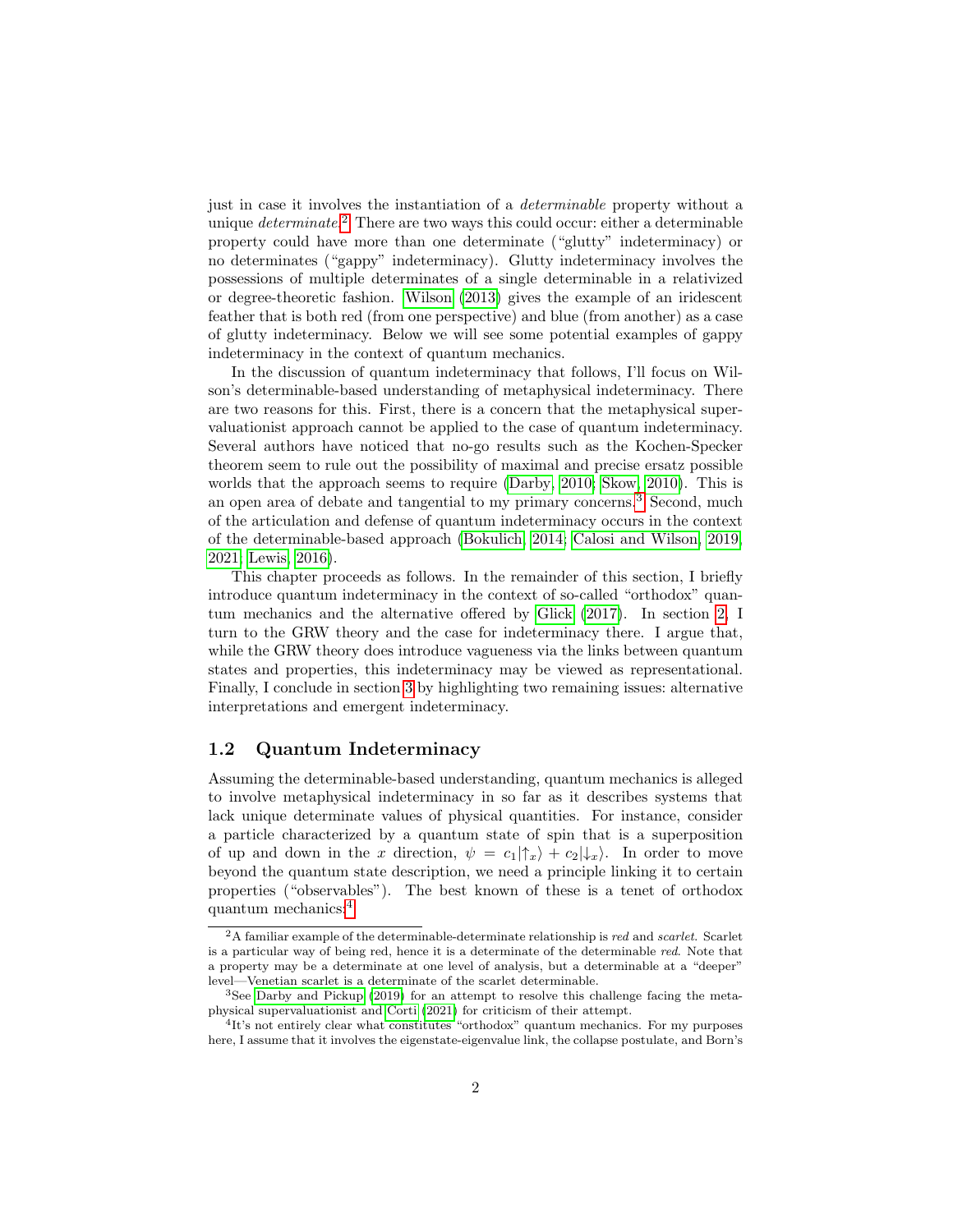### **Eigenstate-Eigenvalue Link (EEL):** A system A has a value v of property P iff the quantum state of A is in an eigenstate of the associated operator O with eigenvalue  $v$ .

Applied to the particle, EEL implies that it lacks both the value "up" and "down" of x-spin. Thus, one may be inclined to regard it as instantiating the determinable of x-spin without a unique determinate of it.<sup>[5](#page-2-0)</sup> There are two ways this could go: either it lacks any determinate of  $x$ -spin (gappy) or it possesses more than one determinate (glutty). Initial applications of determinable-based metaphysical indeterminacy to quantum mechanics focused on the gappy understanding [\(Bokulich, 2014;](#page-15-4) [Wolff, 2015\)](#page-16-5), but more recently, some authors have advocated for the glutty view. For instance, the particle could be said to possess value "up" to a certain degree (given by its modulus-squared coefficient) and value "down" to a certain degree [\(Calosi and Wilson, 2019,](#page-15-5) [2021\)](#page-15-6).

However, EEL alone doesn't imply indeterminacy of either form. It has the form of a biconditional between a quantum state description and the attribution of a specific value of an observable. The situations alleged to give rise to indeterminacy are those where the quantum state isn't in an eigenstate of the observable under consideration. It follows that we cannot attribute a specific value of that observable. But, as [Glick](#page-16-0) [\(2017\)](#page-16-0) observes, there is a clear distinction between (determinately) lacking a property and possessing an indeterminate value of that property.[6](#page-2-1) So, EEL is compatible with a view that eschews indeterminacy: the sparse view according to which systems don't possess properties—determinate or determinable—for which they aren't in an eigenstate. On the sparse view, a particle in a superposition of x-spin up and down simply lacks  $x$ -spin.

While the sparse view may illustrate that the EEL is strictly compatible with metaphysical determinacy, if the sparse view is sufficiently implausible it may be alleged that any reasonable understanding of orthodox quantum mechanics will involve genuine metaphysical indeterminacy. Indeed, some allege that the sparse view has the implausible consequence that particles are not located in spacetime and that measuring a particle will cause it to pop into existence [\(Calosi and Wilson, 2021\)](#page-15-6). In order to see why such worries are misplaced, let's briefly reconsider location on the sparse view of orthrodox quantum mechanics.

### <span id="page-2-2"></span>1.3 Quantum Location

To simplify matters, consider a particle that's confined to a region  $X$ , which is divided into 2 subregions A and B. We can write its position state as a

rule. See [Wallace](#page-16-6) [\(2019\)](#page-16-6) for a criticism of this view and [Gilton](#page-16-7) [\(2016\)](#page-16-7) for a defence of the role of the eigenstate-eigenvalue link in "orthodox" or "textbook" quantum mechanics.

<span id="page-2-0"></span><sup>5</sup> I will be challenging this inclination below. For now, a motivating idea might be that we can measure the particle's  $x$ -spin, and when we do so, it will be found either up or down. So, the particle in question is the kind of thing that can possess a precise value of  $x$ -spin even if it doesn't have one at the moment. This might incline one to regard it as possessing the  $x$ -spin determinable without a unique determinate of it (until it's measured).

<span id="page-2-1"></span> $6\text{Consider, for instance, category mistakes.}$  The number two lacks a determinate mass, but this does not imply that its mass is indeterminate because it lacks the determinable as well.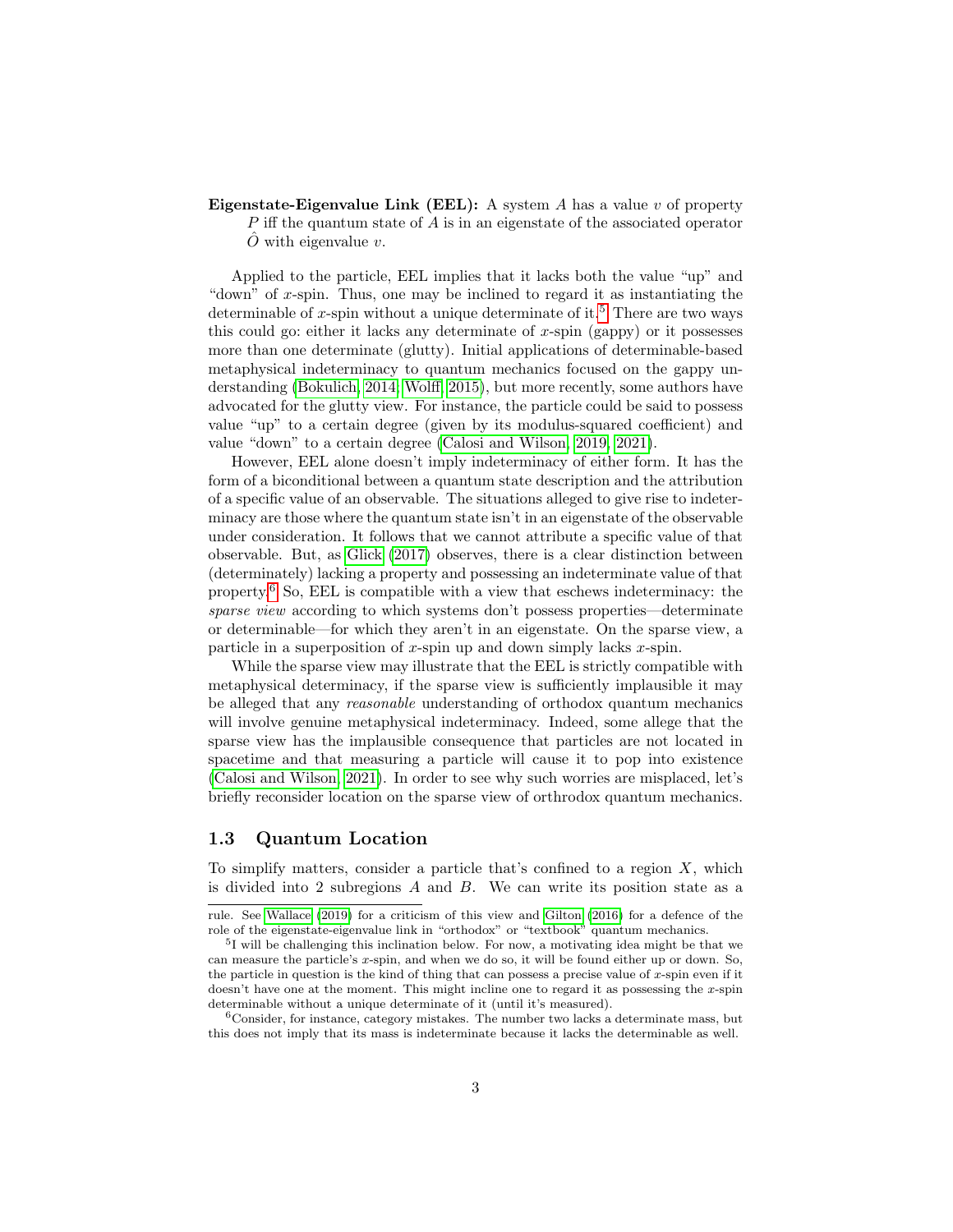superposition  $c_1|A\rangle + c_2|B\rangle$ , where  $|A\rangle$  is the quantum state associated with being in region A and likewise for  $|B\rangle$  and B. From the Born rule we know that the probability of finding the particle in region A is given by  $||c_1||^2$ , and  $||c_2||^2$ for region B. Moreover, we know that the probability of finding the particle in the region  $X = A \cup B$  is 1. Given this, what should we say about the particle's position?

EEL implies that the system is (determinately) located in the region  $X$ , as it is in an eigenstate of the associated operator with eigenvalue 1. With respect to the regions  $A$  and  $B$ , EEL precludes attributing to the system a (determinate) location in either region. Thus, the sparse view (indeed, any version of orthodox QM) is committed to saying that the particle has a location—namely, it is located in  $X$ . But, despite being located in  $X$ , the particle isn't located in either of the subregions that  $X$  comprises,  $A$  and  $B$ . This may require a revision of our concept of position in light of quantum mechanics. In particular, it motivates denying Precise Location.

**Precise Location:** being located in a region  $X$  is a determinable with being located in  $x_i \in X$  as determinates.

According to Precise Location, being located in a region X admits of further specificity in terms of a proper subregion of  $X$ . Perhaps, as one moves to even greater levels of specificity, the location of a system will bottom out in regions that are exactly the same size as the object they contain.[7](#page-3-0) But Precise Location doesn't require this. All that is required is that the property associated with being in a region  $X$  is, at the relevant level of specificity, a determinable property with its only determinates corresponding to being located in proper subregions of  $X$ .

Precise Location leads to position indeterminacy when applied to the case described above. The particle will possess the maximally-unspecific position determinable with the determinate being located in X. At a deeper level of specificity, it will possess the determinable being located in  $X$ . However, it will lack a unique determinate of that determinable. Either it will possess no determinate or it will possess multiple determinates (e.g., each to a degree less than one). One reaction to this is to embrace position indeterminacy in quantum theory, another is to challenge the assumption of Precise Location.

#### **Imprecise Location:** being located in a region  $X$  can serve as an absolute determinate.

On Precise Location, *being located in X* is both a determinate of a more general location determinable and also a determinable with more precise location properties as determinates. Imprecise Location, by contrast, allows for regions that are intuitively larger than the physical system to serve as absolute determinates—i.e., determinates that are not themselves determinables. How

<span id="page-3-0"></span><sup>7</sup>Of course, it's often unclear what the "size" of a quantum system is. So, the relevant notion of a maximally precise location might be the smallest region to which the system can in principle be confined.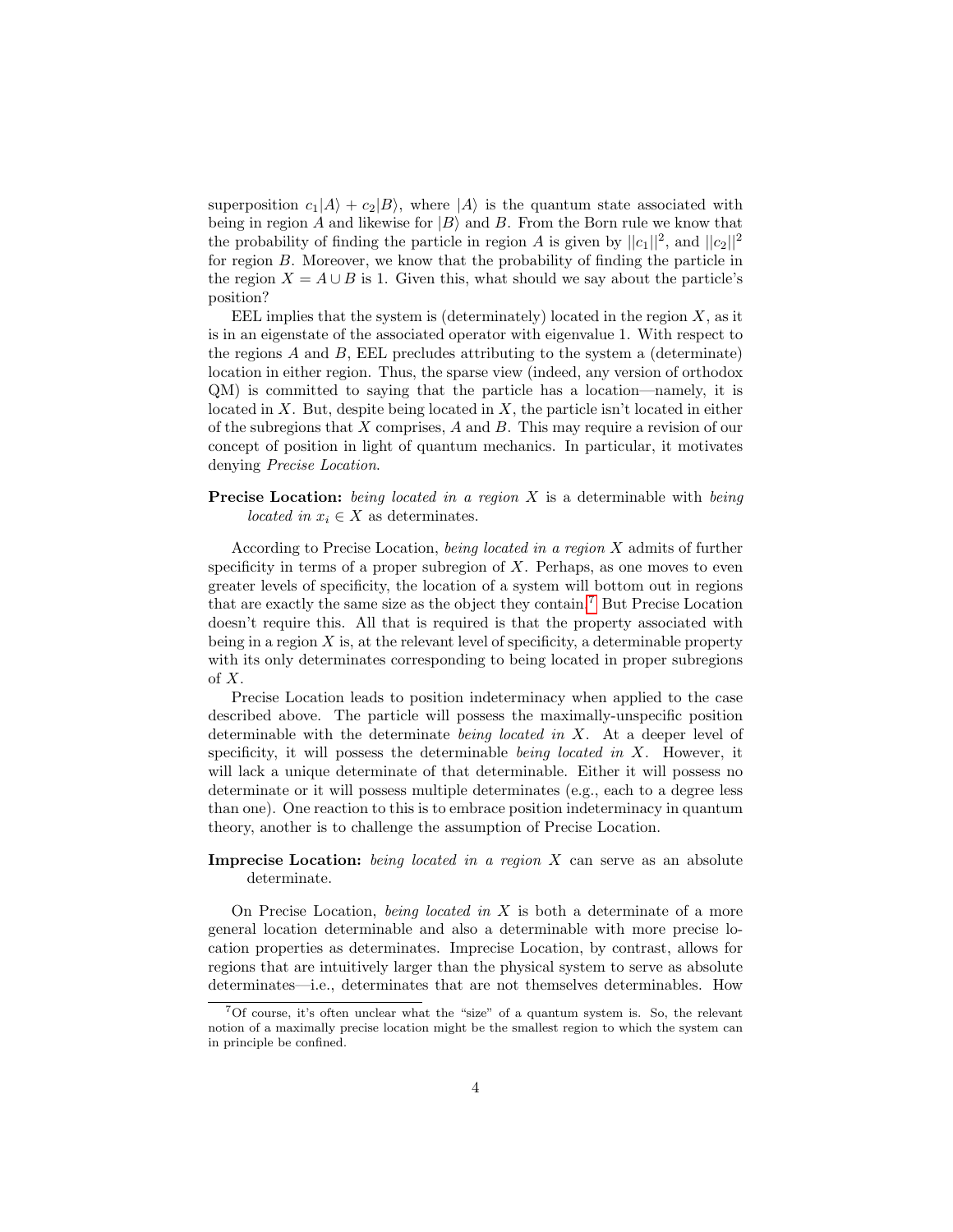does this differ from indeterminacy about position? After all, [Wilson](#page-16-1) [\(2013\)](#page-16-1) refers to states of affairs involving determinables lacking unique determinates as both "indeterminate" and "imprecise." But absolute determinates are not bare determinables—only the latter implies that an object has an indeterminate position. On Imprecise Location, if asked where a particle confined to a region  $X(> x_p^8)$  $X(> x_p^8)$  $X(> x_p^8)$  is located, the answer is simply "in region X." If asked where in region  $X$  the particle is located, the proper response is not that it is indeterminate, but rather, that the question rests on a mistaken assumption, namely, Precise Location. According to Imprecise Location, there is nothing indeterminate about having a location given by a region that is intuitively larger than the object in question.

This understanding of position is consistent with the standard formalism of ordinary non-relativistic quantum mechanics. If we assume that observables are associated with self-adjoint operators on Hilbert space, then there is a problem with applying EEL to a position observable that incorporates Precise Location. The corresponding operator will have a continuous spectrum rather than discrete eigenstates. In order to apply EEL, we need to consider operators that project onto the subspace corresponding to being in some finite region of space X. So, if we take this seriously as a guide to thinking about position in quantum mechanics, position should always be understood in terms of questions of the form: "Is the particle confined to region  $X$ ?" Moreover, there will always be some smallest region X beyond which the answer is always "no." If the system isn't in an eigenstate of any operator corresponding to being located in a proper subregion  $x_i \in X$ , then EEL precludes attributing to it a location more precise than  $X.9$  $X.9$ 

Imprecise Location allows us to see why the sparse view doesn't imply that particles aren't located in spacetime and don't pop into existence upon measurement. In realistic scenarios, it may be impossible to ascribe a position more specific than the entirety of space. Even after measurement, particles will never be perfectly localized for any finite period of time. This may be unsatisfying, but such is orthodox quantum mechanics. Notice that the fan of indeterminacy will be compelled to adopt a parallel position: that position is almost always indeterminate. For instance, realistic position measurements cannot be understood as removing indeterminacy given that the particle isn't precisely localized after a measurement either (at least not for any finite period of time). The sparse view allows for a non-zero probability of finding a particle in a region in which it isn't located, but the implausibility of this claim rests on an understanding of measurement as revealing preexisting properties, which is rejected by orthodox quantum mechanics.

A more significant problem with Imprecise Location is that intuitively quantum theory provides a number of different ways in which a system can be located

<span id="page-4-0"></span><sup>&</sup>lt;sup>8</sup>Let  $x_p$  denote a subregion of X that would be regarded as a maximally precise location for the particle. See previous footnote.

<span id="page-4-1"></span><sup>9</sup>Notice that there is nothing wrong with asking whether we will find the particle in the region  $x_i \in X$  if we were to measure its position. To answer this question we use Born's rule, not EEL.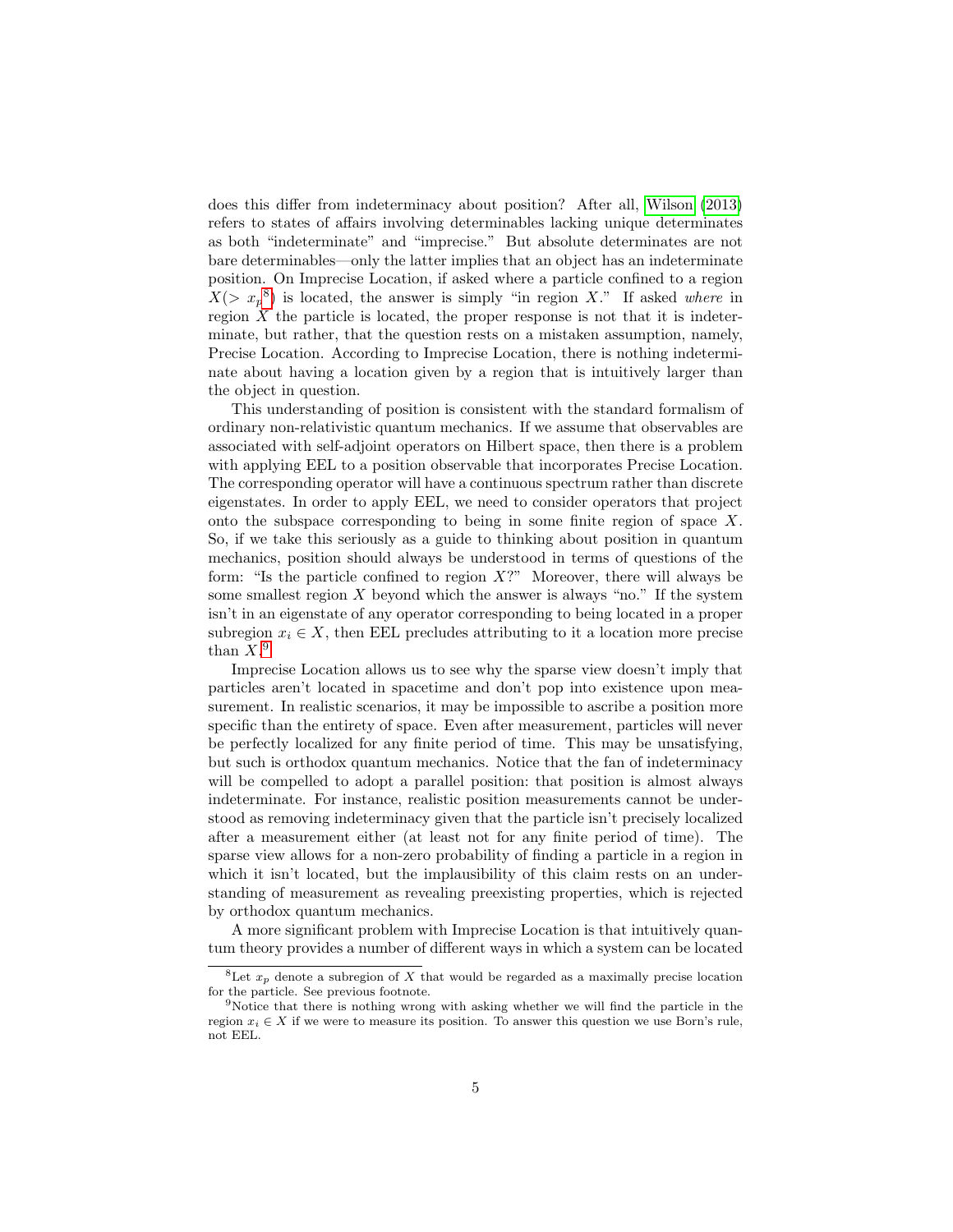in X. There are any number of quantum states that are eigenstates of a projector onto the subspace associated with being located in  $X$ , for instance: the equally-weighted superposition  $\frac{1}{\sqrt{2}}$  $\overline{P}_{\overline{2}}(|A\rangle + |B\rangle)$ ; non-equally-weighted superpositions  $c_1|A\rangle + c_2|B\rangle$  (where  $c_1 \neq c_2$ ); a more precise location  $x_i$  within  $X(|x_i\rangle)$ . Each of these imply that an ideal measurement will find the particle in  $X$  with probability 1. Thus, Imprecise Location may be unsatisfying as an explication of the location of the system as it's unable to make important distinctions between the various states which seem to correspond to different ways the system may be located in  $X$ . A natural way to correct this is to allow for determinates associated with each such quantum state.

**Quantum Location:** being located in the region  $X$  is a determinable with being in the quantum state  $\psi_i$  among its determinates, where P(being located in  $X|\psi_i|=1$ .

Quantum Location allows for many different ways of being located in the region X. For instance, being in a particular superposition of  $|A\rangle$  and  $|B\rangle$ is one such way. EEL doesn't license the attribution of any precise position observables in such a state, but so long as there is some self-adjoint operator associated with the quantum state, then it will be in an eigenstate of that operator. Thus, EEL will license the attribution of properties such as being in an equally-weighted superposition of being located in A and being located in B. [10](#page-5-0) One might complain that such a property isn't a candidate for a physical property, but it has a clear connection to measurement outcomes (via Born's rule) and enters into causal/nomic relations with other physical properties. If one allows specific superpositions to represent novel determinates of position, then one gains additional resources that may allow the sparse view to explain phenomena seen as challenging for the view, such as interference phenomena.<sup>[11](#page-5-1)</sup>

The case of position generalizes. If a system is described by a quantum state that is a superposition of x-spin— $\psi = c_1 | \uparrow_x \rangle + c_2 | \downarrow_x \rangle$ —what is the indeterminate property? Suppose the system in question is an electron. Then we know it has a spin of  $\frac{\hbar}{2}$ , and we can use a two-dimensional Hilbert space to characterize its spin. So, having a spin value is a determinable with a unique determinate. EEL provides no basis for attributing the determinable having an x-spin. Indeed, it is often said that (in orthodox quantum mechanics) having a spin in one direction precludes having a spin in an orthogonal one. As in the position case, it seems better to limit our ontological commitments to those properties which are determinate: either (a) only attribute  $x$ -spin when the system is in

<span id="page-5-0"></span> $^{10}\mathrm{The}$  quantum state will not be in a superposition of the operator invoked in EEL, but we may wish to describe the state in terms of a distinct operator with clear physical significance in this case, an operator with  $|A\rangle$  and  $|B\rangle$  as eigenstates.

<span id="page-5-1"></span><sup>&</sup>lt;sup>11</sup>Of course, critics of the sparse view may allege that the quantum state must be given some metaphysical analysis, and it's here that metaphysical indeterminacy arises. Quantum Location is a denial of this demand. The property possessed by a system in a particular superposition of more precise position states is just that. Superpositions are novel kinds of determinates, not to be further analyzed in terms of the observables that appear in their arguments.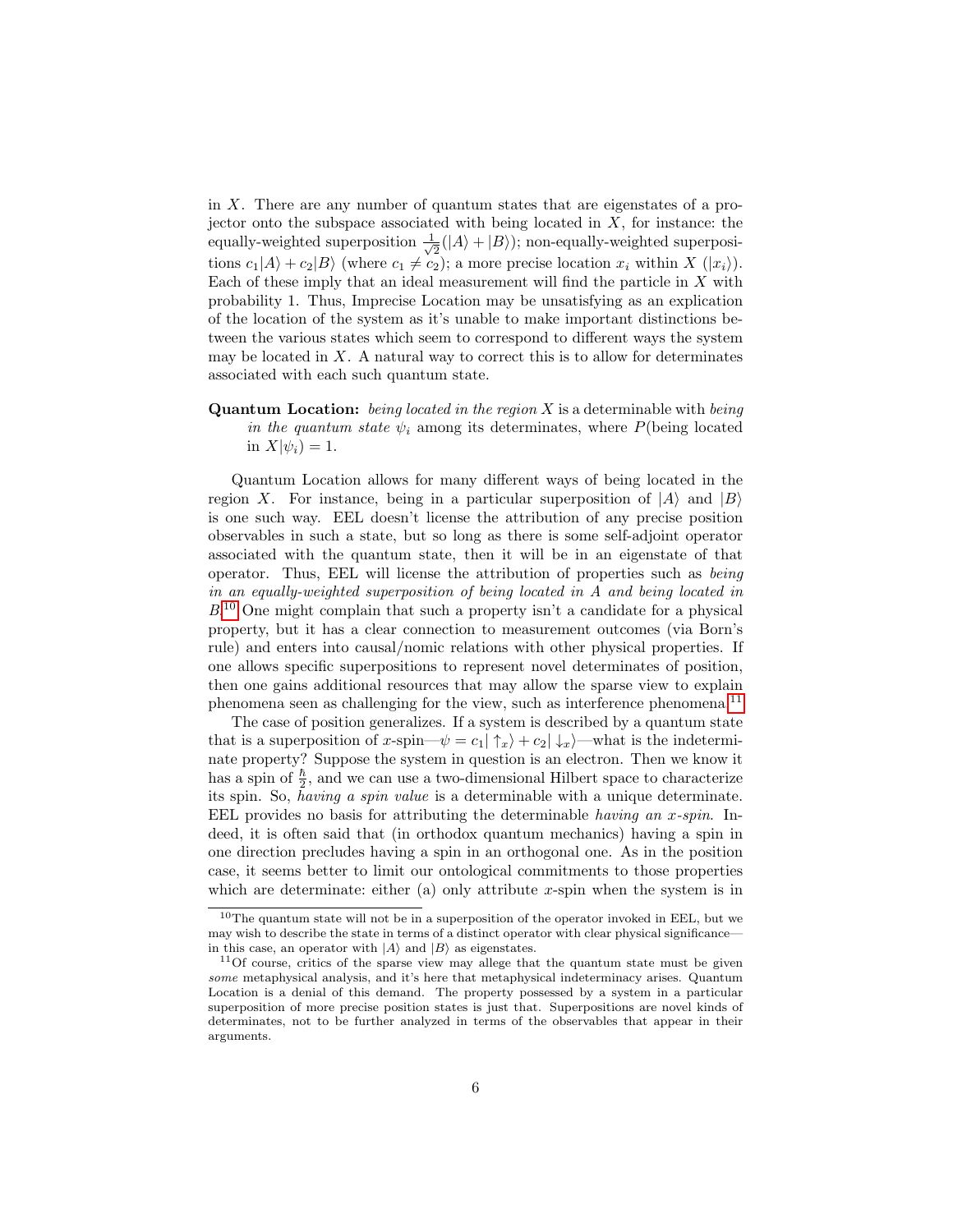an eigenstate of x-spin or (b) allow for superpositions of x-spin to count as determinates of x-spin. On either approach, we never find determinables without unique determinates. On the first approach, a particle in a superposition of x-spin simply lacks x-spin (until measured). On the second approach, such a particle has the property of being in a particular superposition of  $x$ -spin, where such a property is a unique determinate of  $x$ -spin.

Again one might wonder how Quantum Location (and its generalization) differs from indeterminacy. Perhaps saying the system is in a particular superposition of x-spin  $(\psi = c_1 | \uparrow_x \rangle + c_2 | \downarrow_x \rangle)$  could be understood as possessing the "up" and "down" determinates to degrees given by the squared modulus of their coefficients. There are at least two problems with this proposal. First, EEL provides no basis for this claim. The state is not an eigenstate of  $x$ -spin with multiple eigenvalues, so another principle would need to be invoked.<sup>[12](#page-6-0)</sup> Second, and more significantly, distinct quantum states lead to the same expectation values for  $x$ -spin values, for instance: the mixed state representing a system as x-spin "up" or x-spin "down" with equal probability; a system in an eigenstate of y-spin orthogonal to  $x$ ; a system in an eigenstate of  $z$ -spin orthogonal to x and y. Thus, the property associated with being in a particular superposition of x-spin cannot be identified with the weighted possession of  $x$ -spin determinates.<sup>[13](#page-6-1)</sup>

In sum, the argument for metaphysical indeterminacy in orthodox quantum mechanics rests on two assumptions. First, that particles possess determinables corresponding to operators of which they are not in eigenstates. Second, that these determinables have only the eigenstates of the corresponding operators as their determinates. Each of these assumptions may be challenged, leading to two versions of orthodox QM without indeterminacy. Rejecting the first assumption leads to the sparse view on which one can only attribute properties to particles in special circumstances, or when the properties in question are very general. This meager ontology may be unsatisfying, but represents a natural way of thinking about orthodox QM and doesn't require denying that particles have locations or pop into existence. Quantum location (and its generalization) rejects the second assumption by expanding the determinates of determinables associated with operators to include superpositions of their eigenstates. This view has the benefit of attributing properties corresponding to superpositions while retaining the one-to-one correspondence of determinables and determinates.

<span id="page-6-0"></span><sup>12</sup>[Calosi and Wilson](#page-15-5) [\(2019\)](#page-15-5) propose to replace EEL with DEEL, a principle that posits degrees of possession proportional to the coefficients of the arguments of a superposition. However, unlike EEL, DEEL is not part of the standard formulation of orthodox QM. Moreover, it goes beyond what is needed for orthodox QM to solve the measurement problem. See section [3.](#page-12-0)

<span id="page-6-1"></span><sup>&</sup>lt;sup>13</sup>This means that Quantum Location (and its generalization) is distinct from the glutty indeterminacy view of [Calosi and Wilson](#page-15-5) [\(2019\)](#page-15-5). The former takes a particular superposition to be a novel kind of determinate of the determinable associated with the operator that defines the basis. The latter takes a particular superposition to correspond to a plurality of determinates (each corresponding to eigenstates) each possessed to a degree less than 1. The present point is that the views are inequivalent because the quantum state contains more information than a weighted collection of determinates.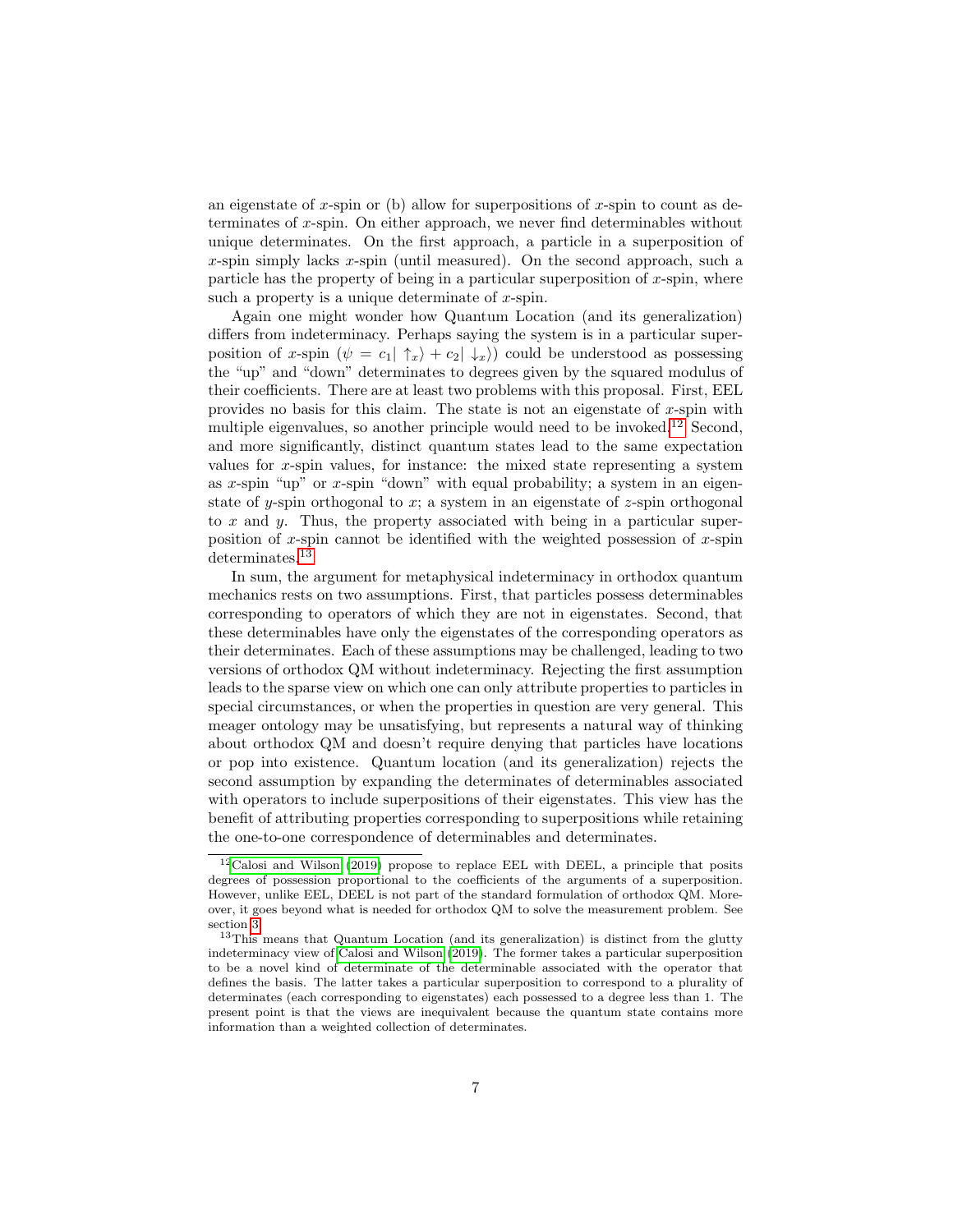# <span id="page-7-0"></span>2 Indeterminacy in GRW?

The sparse view shows that EEL fails to establish quantum metaphysical indeterminacy. But many regard orthodox quantum mechanics (and EEL) as problematic. Other interpretations may provide a more compelling basis for quantum indeterminacy. In particular, discussion of the problem of tails in the GRW theory has given rise to modifications of EEL which may be thought to provide a basis for metaphysical indeterminacy.

#### 2.1 The GRW Theory

The measurement problem results from the conflict between the linear, unitary evolution of the quantum state according to Schrödinger's equation and the apparent fact that measurements have unique determinate results. The GRW theory attempts to solve the problem by replacing deterministic linear Schrödinger dynamics with a stochastic non-linear dynamics.<sup>[14](#page-7-1)</sup> In particular, GRW dynamics involve spontaneous localization events ("hits") centered on a random point c and occurring randomly with an average frequency  $\lambda$ . The crucial points for our discussion are the following:

- Localizations (hits) are very unlikely for individual particles, but amplify rapidly with entanglement making it extremely likely for a hit to occur immediately for macroscopic systems.
- Hits have the effect of applying a Gaussian distribution of width  $\sigma$  centered on a random point c.
- The probability of a given point being the center of localization is given by the squared modulus of the amplitude of the wavefunction in accordance with Born's rule.

Like orthodox quantum mechanics, GRW is an indeterministic theory, but it differs in precisely specifying the dynamics that lead to wavefunction collapse.<sup>[15](#page-7-2)</sup> With suitable values for the frequency of hits  $\lambda$  and the width of the Gaussian  $\sigma$ , GRW may be regarded as consistent with the current empirical evidence for quantum mechanics.

### 2.2 The Problem of Tails

In orthodox quantum mechanics, EEL acts as a principle linking quantum states and observables. In GRW, however, EEL must be replaced by a more forgiving

<span id="page-7-1"></span><sup>&</sup>lt;sup>14</sup>The GRW theory is due to [Ghirardi et al.](#page-16-8) [\(1986\)](#page-16-8). It's the simplest and best known of a family of collapse interpretations. For more, see [Ghirardi and Bassi](#page-15-9) [\(2020\)](#page-15-9).

<span id="page-7-2"></span><sup>&</sup>lt;sup>15</sup>It may be thought that indeterminism alone implies indeterminacy, and indeed, some motivate metaphysical indeterminacy by consideration of the "open future" [\(Barnes and Cameron,](#page-15-10) [2009\)](#page-15-10). However, the metaphysical status of the future is largely independent of whether there are stochastic laws of nature. The path from indeterminism to indeterminacy is not at all straightforward and inevitable.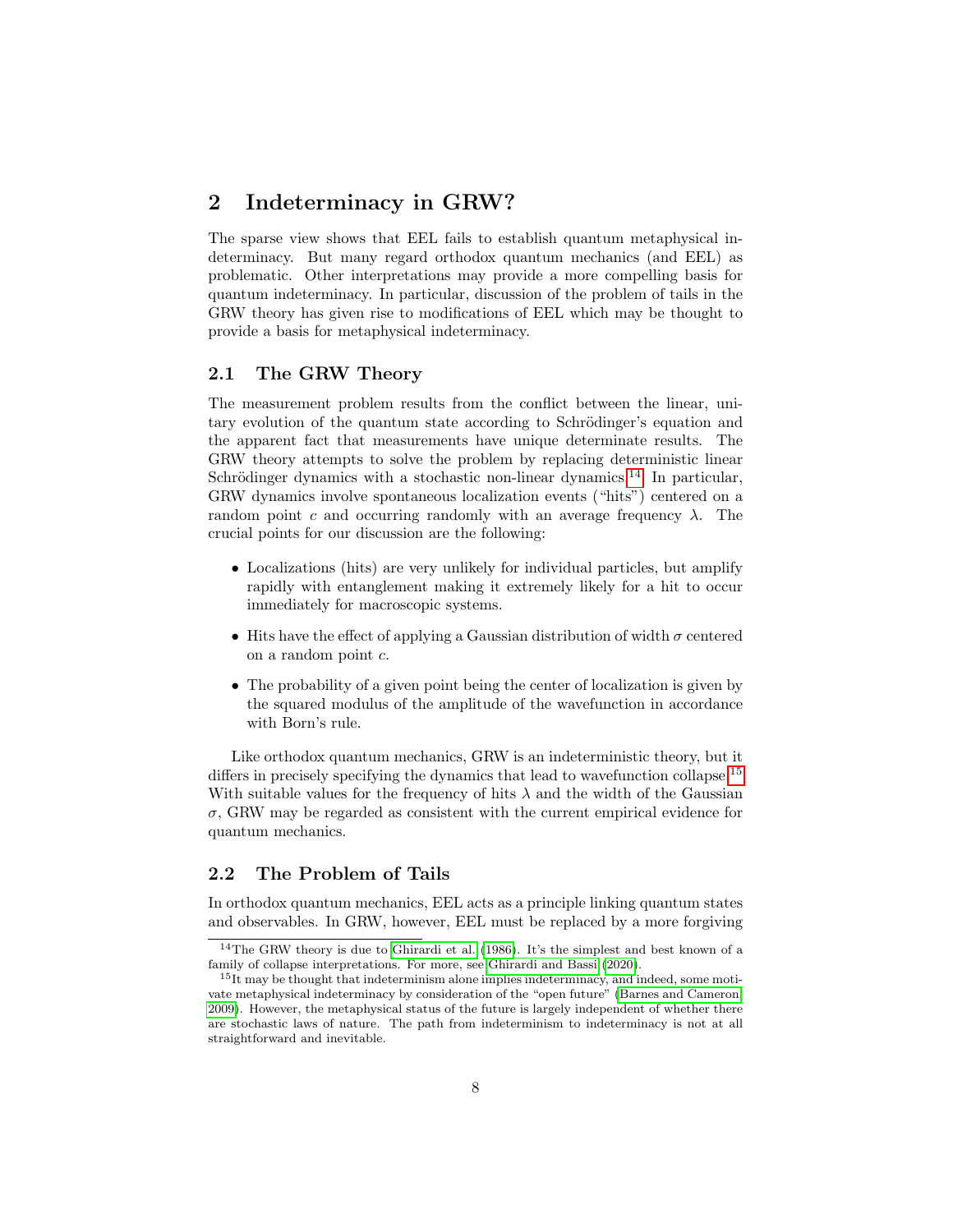linking principle. The reason is that hits fail to localize the wavefunction precisely to a point. Indeed, while localizations cause the majority of wavefunction amplitude to be concentrated near c, the tails of the wavefunction will extend arbitrarily far away from c. Even after measurement, a particle will not be in an eigenstate of the operator associated with being located in the neighborhood of c, so EEL does not allow the attribution of a localized position to the particle. This is a problem as the GRW theory aims to solve the measurement problem by changing the dynamics of quantum mechanics so as to deliver determinate measurement outcomes.[16](#page-8-0)

To solve this problem, several proposals for a revised link have been offered. In conjunction with reasonable assumptions, these principles allow the GRW theory to yield determinate outcomes for many kinds of quantum measurements. However, they also introduce a certain degree of indeterminacy. First, consider Albert and Loewer's fuzzy link.

**Fuzzy link:** Particle x is in region R if and only if the proportion of the total squared amplitude of  $x$ 's wave function which is associated with points in R is greater than or equal to  $1 - p$ . [\(Albert and Loewer, 1996,](#page-15-11) p.87)

Generalizing somewhat, the fuzzy link allows one to attribute a property to a system when its quantum state is sufficiently close to an eigenstate of the associated operator. "Sufficiently close" is captured by the  $1 - p$  term, which acts as a cutoff below which a determinate property cannot be ascribed. Combined with GRW's non-linear stochastic dynamics and assumptions about the measurement process, the fuzzy link allows for determinate outcomes. A position measurement induces a hit to the wavefunction of a particle, after which It is sufficiently close to an eigenstate of the operator  $\hat{P}_c$  with eigenvalue 1 for the fuzzy link to ascribe the determinate property of being located near  $c^{17}$  $c^{17}$  $c^{17}$ . This determinate position property accounts for the measurement outcome, namely a detection near c.

The fuzzy link introduces indeterminacy into the ascription of observables in GRW. While EEL is unambiguous about the conditions under which observables are to be attributed, the fuzzy link requires imposing a threshold of "sufficiently close to an eigenstate." This threshold has features characteristic of vagueness: whatever threshold is chosen will be arbitrary, subject to disagreement and context-dependence, and will admit of borderline cases. Such vagueness is not unproblematic, but is familiar from ordinary cases involving the boundaries of mountains and clouds, baldness, etc. This would suggest that the strategies for dealing with familiar vagueness will apply here as well. In particular, approaches such as supervaluationism and epistemicism could be used to avoid the

<span id="page-8-0"></span><sup>&</sup>lt;sup>16</sup>Armed with only EEL, the GRW theory is unable to secure determinate measurement outcomes because it precludes the assignment of precise positions to macroscopic systems like pointers that constitute such results. Again, the only position properties licensed by EEL are those that attribute a location in the region to which a system is strictly confined. Often this region will be no less than the entirety of space.

<span id="page-8-1"></span> $^{17}\hat{P}_c$  is a projector onto the subspace of Hilbert space associated with being located in some region  $C$  including  $c$ .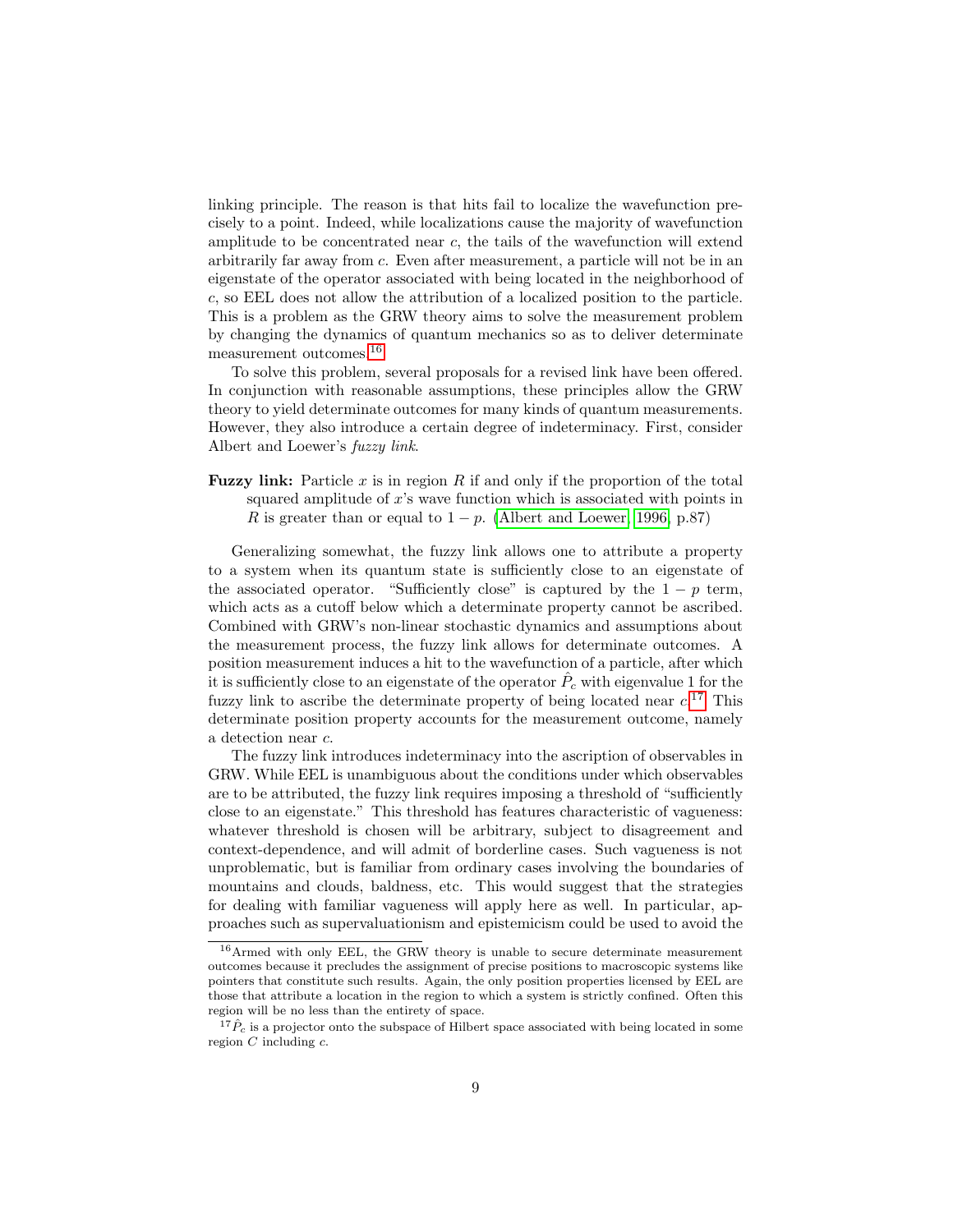implication of metaphysical indeterminacy. A supervaluationist could identify a number of precisifications of "sufficiently close," each free from indeterminacy, but which disagree about the precise threshold. An epistemicist could claim that there is a precise threshold that lies beyond our ken. Both approaches relegate the resultant indeterminacy to the representational domain—the indeterminacy is the result of our language or epistemic limits, not the world itself.

More recently, Peter Lewis has proposed another linking principle with a more direct connection to metaphysical indeterminacy, the *vague link*.

Vague link: A system has a determinate value for a given determinable property to the extent that the squared projection of its state onto an eigenstate of the corresponding operator is close to 1, where the determinate value is the eigenvalue for that eigenstate. [\(Lewis, 2016,](#page-16-4) p.90)

The vague link allows for properties to be attributed in degrees. For a system sufficiently close to an eigenstate, the vague link says that the system possesses the property to an extent close to 1. Crucially, it also allows that such a system possesses other properties to a minimal extent. For example, a particle localized around c would possess the property of being in the neighborhood of c to a very high degree, but would also possess the property of being outside the neighborhood of  $c$  to a very low degree. On its own, the vague link fails to serve the required function for the GRW theory: it will not deliver (unique) determinate outcomes for quantum measurements. One possible response would be to reject the demand for determinate measurement outcomes, but such a stance removes much of the appeal of dynamical collapse theories like GRW. At any rate, this isn't the approach taken by Lewis when presenting the vague link.

According to the vague link, my coffee mug almost entirely possesses the determinate property of being on top of my desk, but it also very slightly possesses the determinate property of being inside the drawer. Because the degree of possession of competing properties is so slight, for all practical purposes I can say that the coffee mug is on the desk. [\(Lewis, 2016,](#page-16-4) pp.90–91)

This suggests that the vague link is to be supplemented with a further principle that allows one to ascribe observables for all practical purposes when the degree of possession is sufficiently high. This allows the GRW theorist to say that measurements have determinate outcomes (for all practical purposes). But, again it does so at the cost of introducing indeterminacy into the ascription of observables. What counts as a sufficiently high degree of possession will exhibit the same familiar characteristics of vagueness as the fuzzy link—arbitrariness, disagreement, borderline cases, context dependence, etc. Moreover, these features will be susceptible to the same representational analysis. What counts as a sufficiently high degree may be subject to further precisification or may be beyond our ken. Of course, the phrase "for all practical purposes" suggests that Lewis may be happy to grant that such indeterminacy in the ascription of observables is merely representational.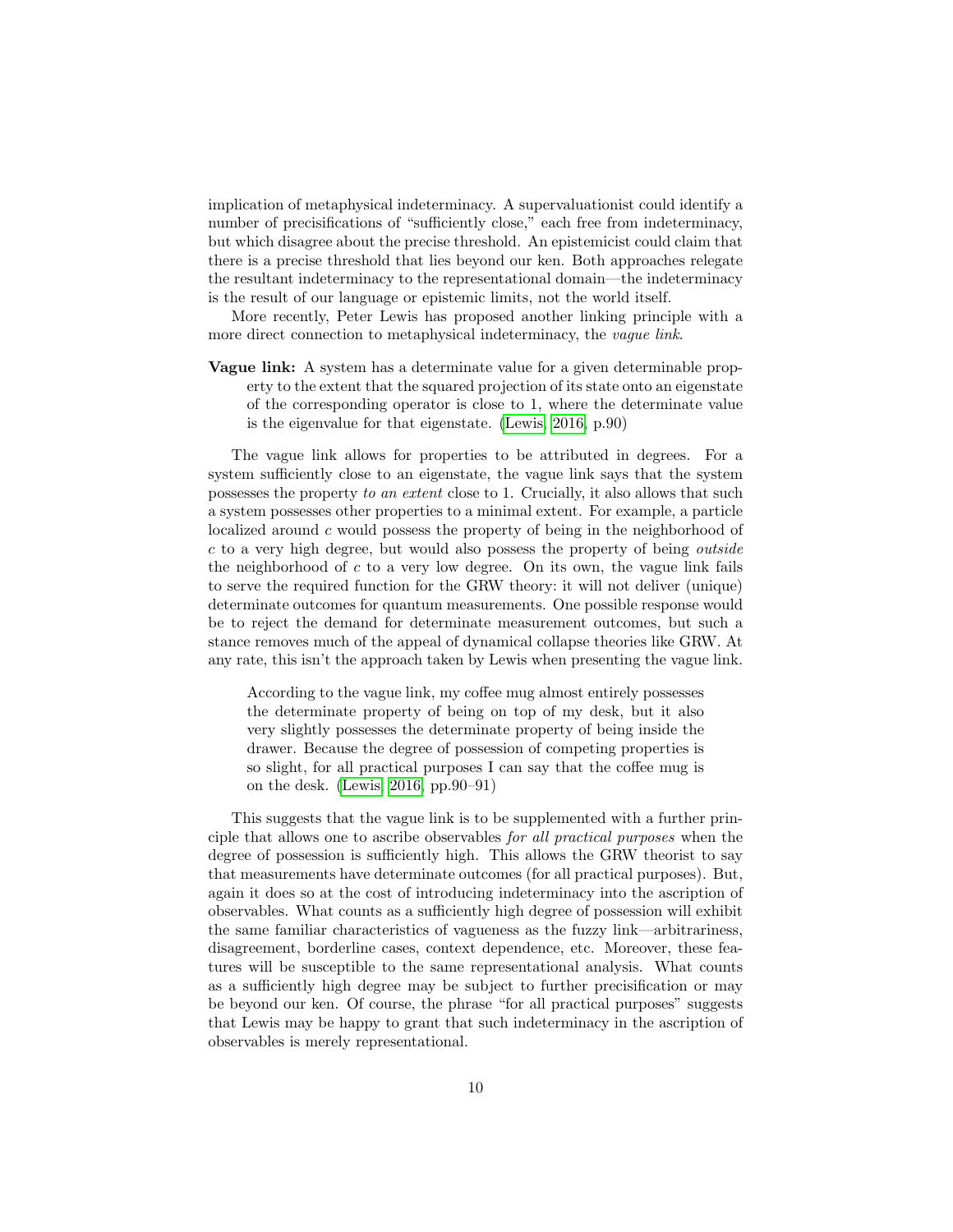So, the vague link is similar to the fuzzy link FAPP (for all practical purposes) but it differs in that, strictly speaking, it is naturally understood as positing glutty indeterminacy. The opponent of metaphysical indeterminacy must deny this aspect of the link, but there is very little cost in doing so. Quantum indeterminacy is typically thought to reside outside of measurement contexts, but on the fuzzy link indeterminacy is pervasive even after a maximally precise measurement. This is why it's unable to solve the measurement problem in the context of the GRW theory without ascending to the FAPP level of description. Compare a view that posits degrees of possession for the property of baldness, where a very bald person possesses baldness to a degree close to 1 and a very not bald person possesses baldness to a degree close to 0. This does nothing to resolve or clarify the vagueness of our application of the predicate "bald." We have just pushed the problem back to what degree of possession is sufficient to apply the predicate (FAPP). Similarly here, positing degrees of possession leaves unchanged the question of when we should ascribe a determinate value of some observable. The only remaining motivation for this aspect of the fuzzy link is the thought that non-eigenstates must involve metaphysical indeterminacy, but the considerations here are unchanged from the discussion of orthodox quantum mechanics above.[18](#page-10-0)

Thus, both links allow for the attribution of determinate properties (at least FAPP) after measurement on the GRW theory, but in so doing introduce a certain degree of indeterminacy. Such indeterminacy shares many of the features of familiar cases of vagueness outside of quantum mechanics, but Lewis [\(2016\)](#page-16-4) alleges that it's unique in at least two respects: (1) there is no continuum of property values in which a vague boundary occurs and (2) it isn't the result of composition.[19](#page-10-1) I will address each point in turn.

First, it's not obvious that there isn't a continuum of properties in which the boundary occurs. Recall that according to Quantum Location, each quantum state is taken to describe a specific determinate property. In the context of a position measurement, different quantum states could be arranged in a continuum with respect to the degree of localization to which they correspond. Even if one rejects this association of quantum states with determinates, there is nevertheless an underlying continuum of quantum states (and corresponding probabilities) in which the threshold for possession of a given observable is located according to the fuzzy link. And again, where to locate this threshold within the continuum of quantum states (or probabilities) exhibits the characteristic features of familiar cases of vagueness. On the vague link, there is an

<span id="page-10-0"></span><sup>18</sup>Of course the GRW theory is a more "realist" interpretation than orthodox quantum mechanics, so one might think that we are owed more of a story about non-eigenstates. However, rejecting metaphysical indeterminacy doesn't require silence about non-eigenstates. In addition to providing probabilities for various measurement outcomes, such states can also provide a basis for the attribution of novel properties along the lines of Quantum Location as outlined in section [1.3.](#page-2-2)

<span id="page-10-1"></span><sup>19</sup>Lewis takes the GRW theory to involve indeterminacy that is both metaphysical and distinct from familiar non-quantum cases of indeterminacy. Here I treat the distinctness claim independently with the aim to rebut the claim that there is anything distinctively "quantum" about the indeterminacy introduced by the GRW links.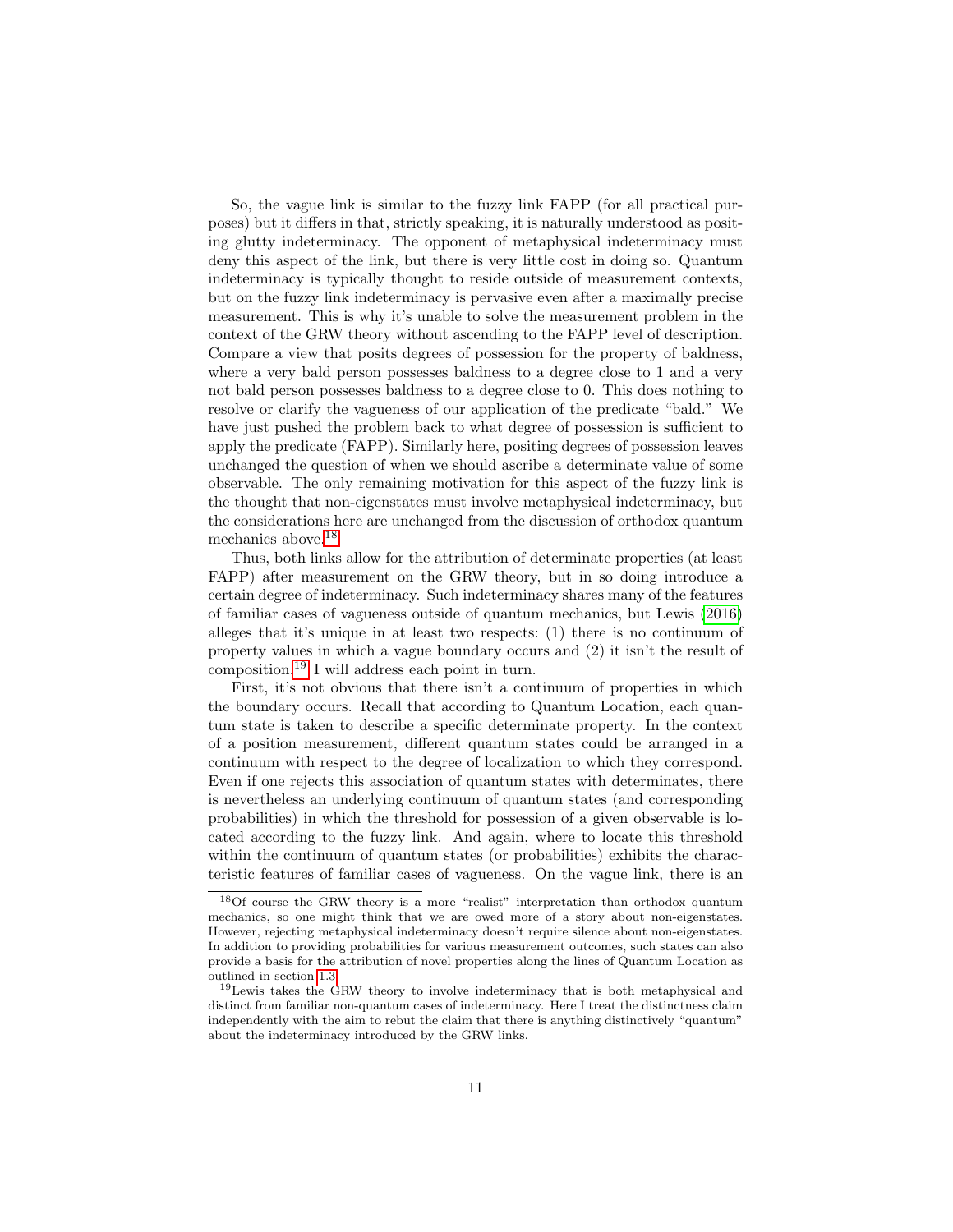additional level of properties possessed to varying degrees, which may also be ordered in a continuum. Along this continuum of degrees of possession, one must establish some threshold that allows for ascription of the relevant observable for all practical purposes. As with that of the fuzzy link, this threshold shares the characteristics of familiar cases of vagueness and is susceptible to the usual representational treatments.

Second, the indeterminacy here isn't the result of composition, but composition is not the only source of indeterminacy familiar from cases outside of quantum mechanics. The indeterminacy of a mountain, or a cloud, or some other medium-sized object may be understood in compositional terms. For instance, the indeterminacy of a mountain can be taken to concern which molecules are part of the mountain and which are not. The case of observables in GRW is not like this. As best we know, electrons aren't composed of anything, and so any indeterminacy associated with them cannot be the result of their composition. However, there are other instances of indeterminacy involving familiar ("non-quantum") objects that are independent of their material composition. The indeterminacy exhibited by these cases admits of representational analyses that make no appeal to composition.

Consider an ordinary doorstop. Whether a given object counts as a doorstop is a matter of it performing a certain function, namely, holding open a door. Clearly it can be vague whether a given object satisfies this functional role. For instance, one may count a rock as a doorstop, but only if it is sufficiently large or heavy to hold open the door, a matter that admits of degrees. Now, while it may be true that a rock is composed of material parts, this fact is irrelevant to the indeterminacy surrounding whether it is a doorstop or not. A representational view locates the indeterminacy in our representation of the object as a doorstop, and hence, denies that it is an instance of metaphysical indeterminacy. The representational approach is compatible with either supervaluationism or epistemicism as applied to the specification of the functional role characterizing the entity rather than its composition—the indeterminacy dissolves if the function of *holding open a door* is specified or known with sufficient precision.

Observables in GRW may be viewed as functional entities. Each property has an associated probability of resulting in a certain measurement result. Indeed, it is this connection that gives observables (and quantum mechanics more generally) empirical significance. This suggests that the indeterminacy introduced by the GRW theory can be understood in terms of whether the system satisfies a given functional role. Consider again the case of location near c. If the probability of being found near  $c$  is sufficiently high, then it is natural to regard the particle as possessing the determinate property, being located near c. But the probabilities form a continuum corresponding to the extent to which the particle plays the functional role associated with being located near  $c$ . Both the fuzzy and vague links may be seen as attempts to ascribe observables to systems when they are almost certain to deliver the corresponding measurement result. This is simply another way of representing the nature of the functional role of observables in quantum mechanics.

Thus, even if some quantum systems are not composed of smaller parts, the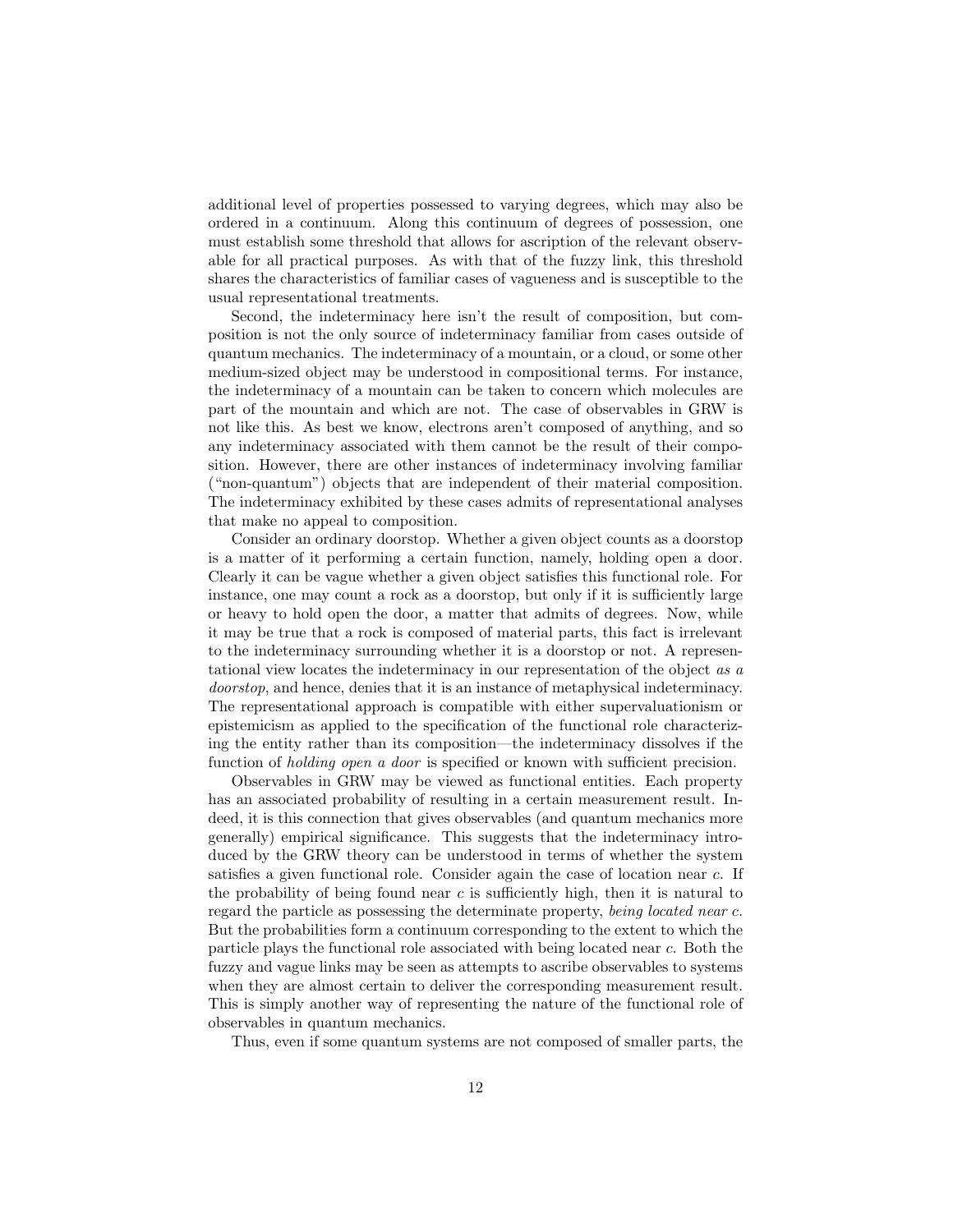indeterminacy of property attribution in the GRW theory needn't be seen as novel or *metaphysical*. It can be seen as an instance of the familiar vagueness concerning whether an entity satisfies a certain functional role. Such vagueness can be readily understood as representational indeterminacy.

# <span id="page-12-0"></span>3 Remaining Issues

In this chapter I have argued that two approaches to quantum mechanics can be understood without invoking metaphysical indeterminacy. In the case of orthodox quantum mechanics, the sparse view demonstrates that EEL does not require metaphysical indeterminacy. In the case of the GRW theory, the problem of tails requires modifying EEL in a way that introduces some indeterminacy. However, such indeterminacy may be regarded as merely representational.

### 3.1 Other Interpretations

Several issues remain. First, there are other interpretations of quantum mechanics beyond those considered here, and nothing I've said rules out that they may involve metaphysical indeterminacy. Indeed, there are variants of orthodox quantum mechanics and the GRW theory that posit indeterminacy. For example, [Calosi and Wilson](#page-15-6) [\(2021\)](#page-15-6) propose replacing EEL with a degree-theoretic variant:

**DEEL:** A quantum system S has a definite value v for an observable O to a degree y iff  $\sqrt{y}$  is the absolute value of the coefficient of the associated eigenvector having eigenvalue  $v$  in the quantum state of  $S$  [\(Calosi and](#page-15-5) [Wilson, 2019,](#page-15-5) p.2621).

However, unlike EEL, DEEL is not part of the standard formulation of orthodox quantum mechanics, nor is it needed for the orthodox solution to the measurement problem. In order to secure determinate measurement outcomes in the context of orthodox quantum mechanics, we only need EEL, not DEEL. In the context of the GRW theory, Lewis's vague link is naturally understood as positing glutty metaphysical indeterminacy. But, as noted above, the vague link alone is unable to solve the measurement problem in the context of the GRW theory as it fails to secure determinate measurement outcomes after a hit. Thus, neither link plays a role in the solutions to the measurement problem offered by these interpretations.

Of course, the availability of indeterminacy-free versions of these interpretations isn't an argument for them over their indeterminacy-involving counterparts. Ultimately, as with many metaphysical issues in the sciences, the question of metaphysical indeterminacy is underdetermined. However, there is prima facie reason to prefer avoiding metaphysical indeterminacy in physical theories when it is possible to do so. Other things being equal, we should avoid interpreting our physical theories in a way that commits us to controversial metaphysical theses.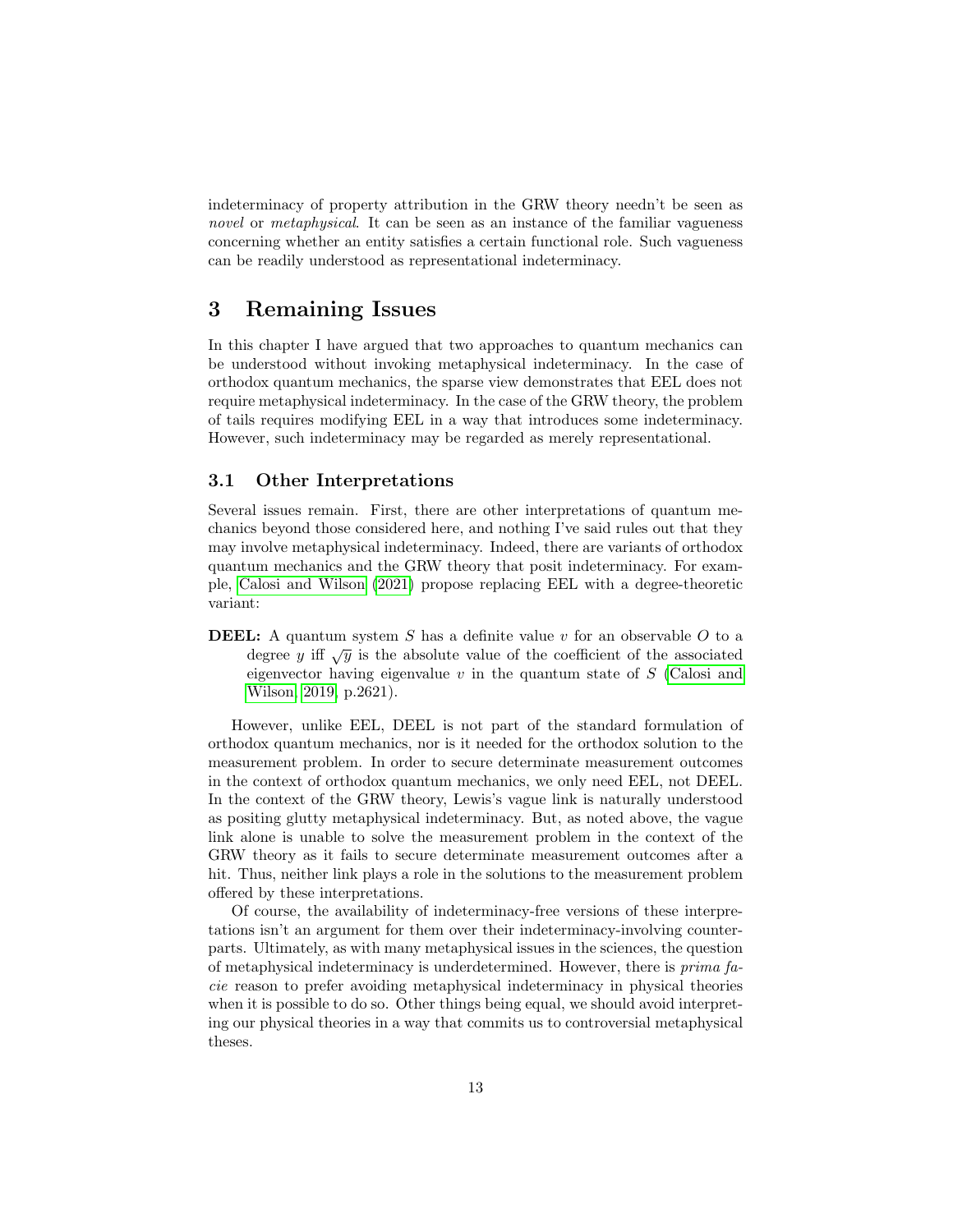#### 3.2 Emergent Indeterminacy

A second outstanding issue concerns the possibility of emergent metaphysical indeterminacy.[20](#page-13-0) Suppose that an interpretation deploys a link from the quantum state to observables that introduces some kind of indeterminacy. For example, the GRW links discussed above allow for situations where there can be indeterminacy surrounding the location of a particle after a position measurement. Any such indeterminacy will be *emergent* in that it is derived from the fundamental description provided by the quantum state of the system via the link in question. But just because something is emergent doesn't mean it's not real, so this fact alone fails to tell against quantum metaphysical indeterminacy. Indeed, this is once again a matter that is underdetermined by one's choice of interpretation qua solution to the measurement problem. However, there is more to say about the status of emergent metaphysical indeterminacy: whether one countenances it has more to do with one's attitude toward ordinary cases of non-fundamental indeterminacy than anything specific to quantum theory. This means that quantum theory is unlikely to make much of a difference to the debate—those who find metaphysical indeterminacy in the everyday world irrespective of quantum theory can maintain their beliefs and likewise for opponents of metaphysical indeterminacy.

First, consider the situation in the GRW theory. Suppose the position wavefunction of a particle has support within the region  $R$  but also outside of it. Is the particle located in  $R$ ? Given that the system isn't in an eigenstate of the associated operator  $(P_R)$ , it will depend on the details of our link, which may (or may not) introduce indeterminacy concerning the position of the particle. Such indeterminacy can be given either a deflationary or inflationary reading. The former would say the indeterminacy concerns the attribution of the predicate is located in R and may rely on standard treatments of vagueness to resolve the indeterminacy. The latter approach would regard the system's location as genuinely metaphysically indeterminate—even though there is no indeterminacy in the quantum state, the link introduces indeterminacy in the location properties of the particle. It's worth noting that [Barnes](#page-15-12) [\(2014\)](#page-15-12) regards emergent metaphysical indeterminacy as impossible in principle. Barnes argues that if the fundamental level is fully determinate, and it determines the emergent level, then there is nowhere for indeterminacy to come from. However, Lewis's vague link provides a potential counterexample. For a system like the particle considered above, its quantum state description will give rise to multiple determinates of the location determinable (each possessed to an extent less than  $1$ ).<sup>[21](#page-13-1)</sup> Alternatively, one can adopt Albert and Loewer's fuzzy link and only attribute

<span id="page-13-1"></span><span id="page-13-0"></span> $^{20}$ For a defense of emergent quantum metaphysical indeterminacy, see [Mariani](#page-16-9) [\(2021\)](#page-16-9).

 $^{21}$ Barnes doesn't share Wilson's determinable-based account of metaphysical indeterminacy, however, one may develop an understanding of the vague link that fits with the metaphysical supervaluationist account. In the present case of a position measurement in GRW, one could posit a candidate ersatz world corresponding to each location where the wavefunction has support. Then, the position of the system will be metaphysically indeterminate in that the truth of a proposition of the form the system is located in region R will differ between candidate ersatz worlds, hence it will be indeterminate whether the system is located in R.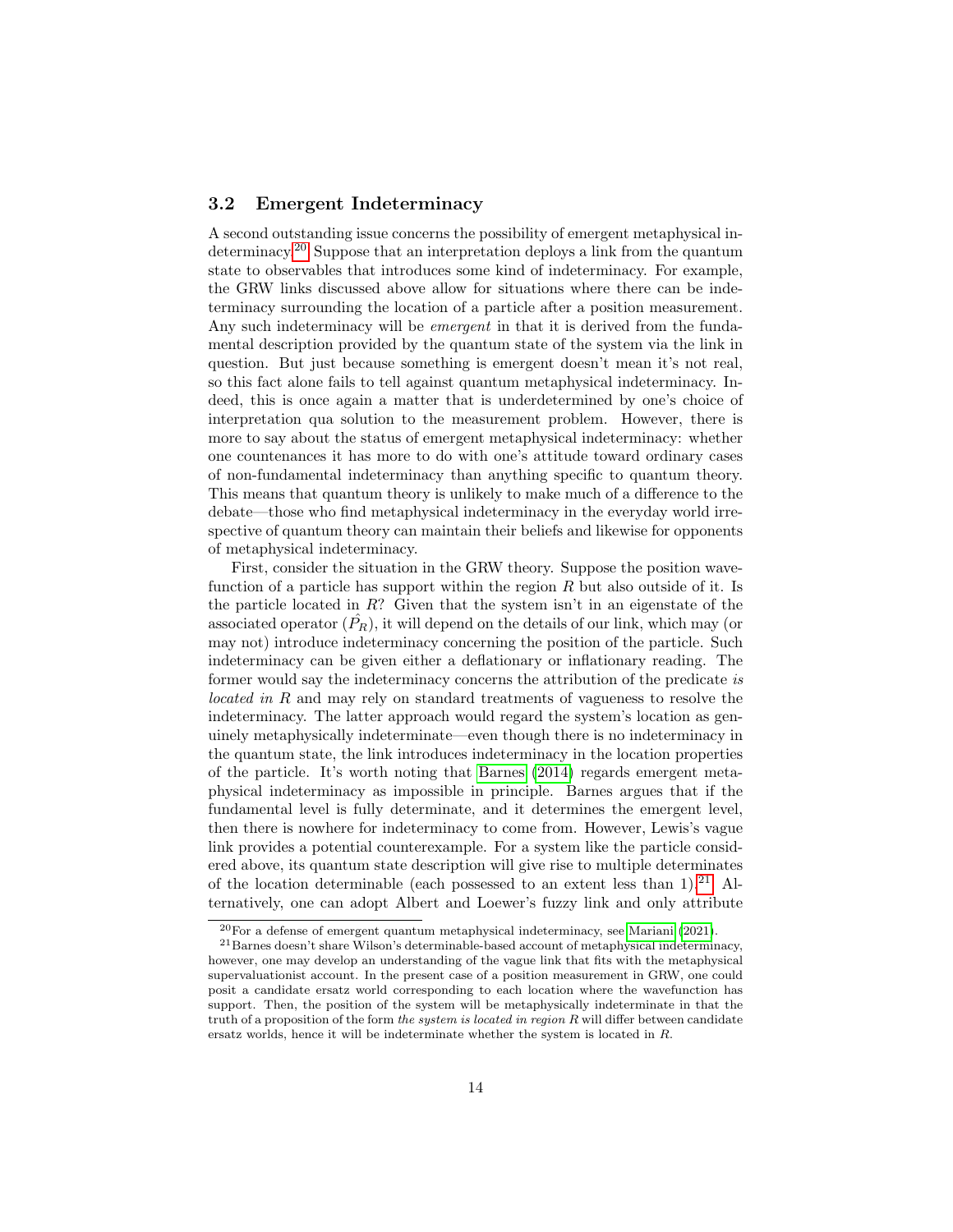determinate properties. There remains residual indeterminacy in the specific conditions under which we can attribute determinate properties, but this can be regarded as an ordinary case of representational vagueness.

Second, consider Wallace's [\(2012\)](#page-16-10) version of the Everett interpretation. On this view, the fundamental ontology is described by the universal quantum state, which evolves unitarily according to the Schrödinger equation.<sup>[22](#page-14-0)</sup> This fundamental ontology gives rise to a vast emergent ontology of many quasi-classical worlds, each populated by a full complement of macroscopic objects. As Wallace recognizes, "it is commonplace in emergence for there to be some indeterminacy" [\(Wallace, 2012,](#page-16-10) p.101). The number of worlds, the objects they contain, and even human minds can exhibit indeterminacy. One reason for this is the process of environmental decoherence that Wallace's account relies on, but equally important is the functionalist account of emergent ontology he adopts. As noted above, functionalist criteria often introduce a certain amount of indeterminacy. It follows that if one endows such criteria with metaphysical significance—i.e., regards them as existence criteria—then emergent metaphysical indeterminacy results. There is nothing incoherent about such a view, which would give rise to widespread metaphysical indeterminacy in the quantum world. There is, however, an alternative. One could take a more deflationary attitude toward the emergent multiverse as a way of representing the universal quantum state in terms that we can more readily understand. As [Wallace](#page-16-11) [\(2002\)](#page-16-11) argues, the many worlds of the Everett interpretation could be seen as analogous to global planes of simultaneity in relativity, indeterminacy in the properties of which is the result of our representational limitations, not the world itself.<sup>[23](#page-14-1)</sup>

What these examples show is that emergent indeterminacy in quantum interpretations may be regarded as metaphysical or merely representational. Which version of the interpretation one prefers will depend on their general attitude toward indeterminacy in non-fundamental ontology. If one finds metaphysical indeterminacy in everyday properties like baldness and heaphood, they may find it in quantum observables as well. But, if one prefers to adopt a deflationary strategy in everyday contexts, they are free to do the same here. A link connecting the quantum state to observables may be taken to be part of our representation of the quantum world, in which case any indeterminacy such a link introduces will be representational as well.

<span id="page-14-0"></span> $^{22}$ In the case of quantum field theory, Wallace advocates for *spacetime state realism*, which understands the universal quantum state in terms of density operators assigned to regions of spacetime. On this view, the fundamental ontology includes spacetime (regions) and properties corresponding to density operators (see [Wallace and Timpson](#page-16-12) [\(2010\)](#page-16-12)).

<span id="page-14-1"></span><sup>&</sup>lt;sup>23</sup>For example, whether two events are simultaneous is indeterminate in special relativity. Such indeterminacy is naturally regarded as representational given that instants—global planes of simultaneity—are artifacts of our representation of spacetime. Analogously, if the Everettian multiverse is "a more useful description of an entity whose perfect description as a physical system lies (at least for the moment) beyond our ability to comprehend directly"[\(Wallace, 2002,](#page-16-11) p.654), then any indeterminacy it engenders will be representational as well.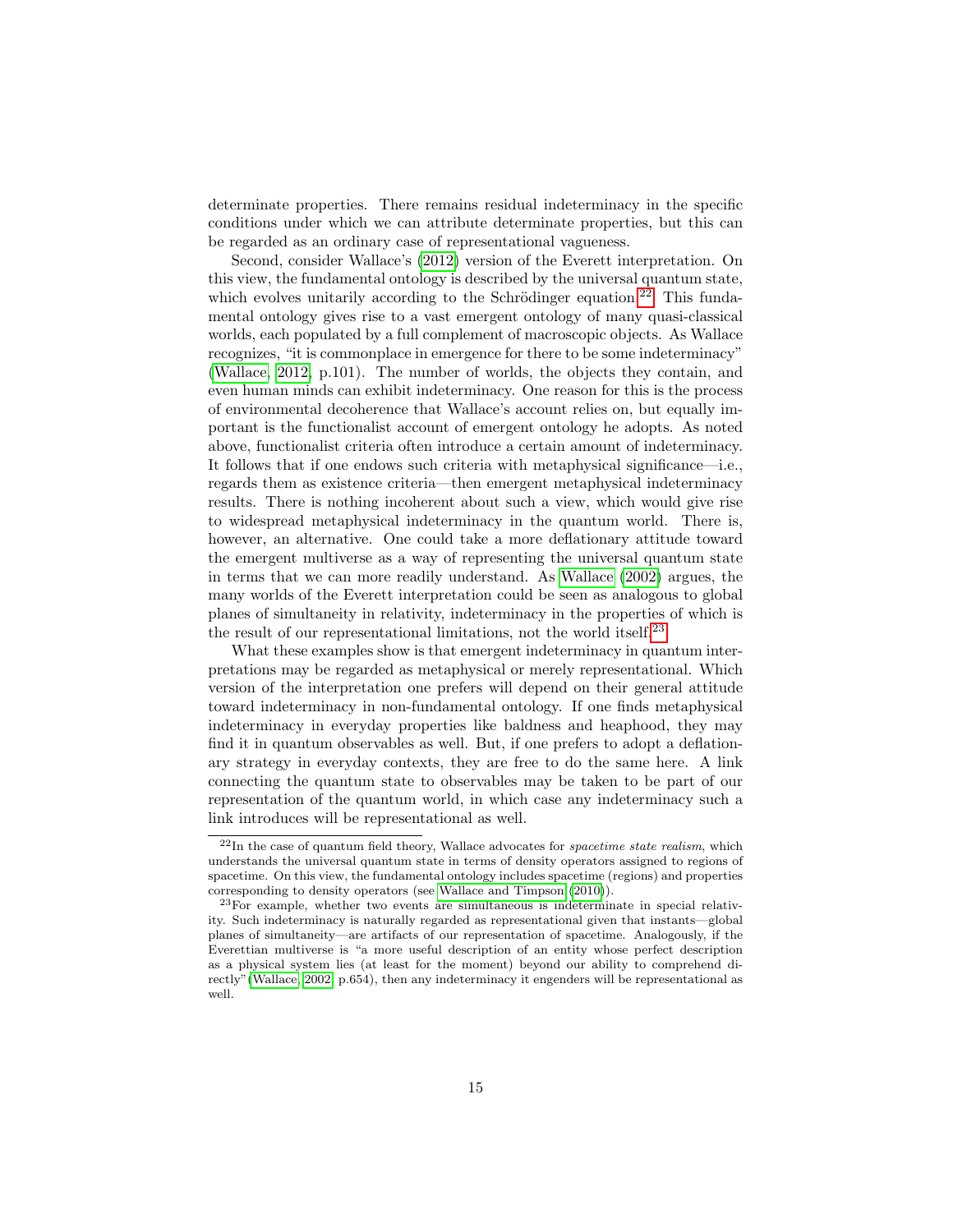## Acknowledgements

Many thanks to Claudio Calosi, Sam Fletcher, Dana Goswick, Peter Lewis, Cristian Mariani, Alyssa Ney, Paul Teller, Jessica Wilson, and audiences at the Dartmouth Workshop on Quantum Indeterminacy, the University of California Davis, the Society for the Metaphysics of Science, and the California Quantum Interpretation Network.

# References

- <span id="page-15-1"></span>Akiba, K. (2004). Vagueness in the world. *Noûs*,  $38(3):407-429$ .
- <span id="page-15-11"></span>Albert, D. Z. and Loewer, B. (1996). Tails of Schrödinger's cat. In *Perspectives* on quantum reality, pages 81–92. Springer.
- <span id="page-15-2"></span>Barnes, E.  $(2010)$ . Ontic vagueness: A guide for the perplexed 1. Noûs, 44(4):601–627.
- <span id="page-15-12"></span>Barnes, E. (2014). Fundamental indeterminacy. Analytic Philosophy, 55(4):339– 362.
- <span id="page-15-10"></span>Barnes, E. and Cameron, R. (2009). The open future: bivalence, determinism and ontology. Philosophical Studies, 146(2):291.
- <span id="page-15-0"></span>Barnes, E. and Williams, J. R. G. (2011). A theory of metaphysical indeterminacy. In Bennett, K. and Zimmerman, D. W., editors, Oxford Studies in Metaphysics volume 6, pages 103–148. Oxford University Press.
- <span id="page-15-4"></span>Bokulich, A. (2014). Metaphysical indeterminacy, properties, and quantum theory. Res Philosophica, 91(3):449–475.
- <span id="page-15-5"></span>Calosi, C. and Wilson, J. (2019). Quantum metaphysical indeterminacy. Philosophical Studies, 176(10):2599–2627.
- <span id="page-15-6"></span>Calosi, C. and Wilson, J. (2021). Quantum indeterminacy and the double-slit experiment. Philosophical Studies, page Forthcoming.
- <span id="page-15-8"></span>Corti, A. (2021). Yet again, quantum indeterminacy is not worldly indecision. Synthese.
- <span id="page-15-3"></span>Darby, G. (2010). Quantum mechanics and metaphysical indeterminacy. Australasian Journal of Philosophy, 88(2):227–245.
- <span id="page-15-7"></span>Darby, G. and Pickup, M. (2019). Modelling deep indeterminacy. Synthese, pages 1–26.
- <span id="page-15-9"></span>Ghirardi, G. and Bassi, A. (2020). Collapse Theories. In Zalta, E. N., editor, The Stanford Encyclopedia of Philosophy. Metaphysics Research Lab, Stanford University, Summer 2020 edition.